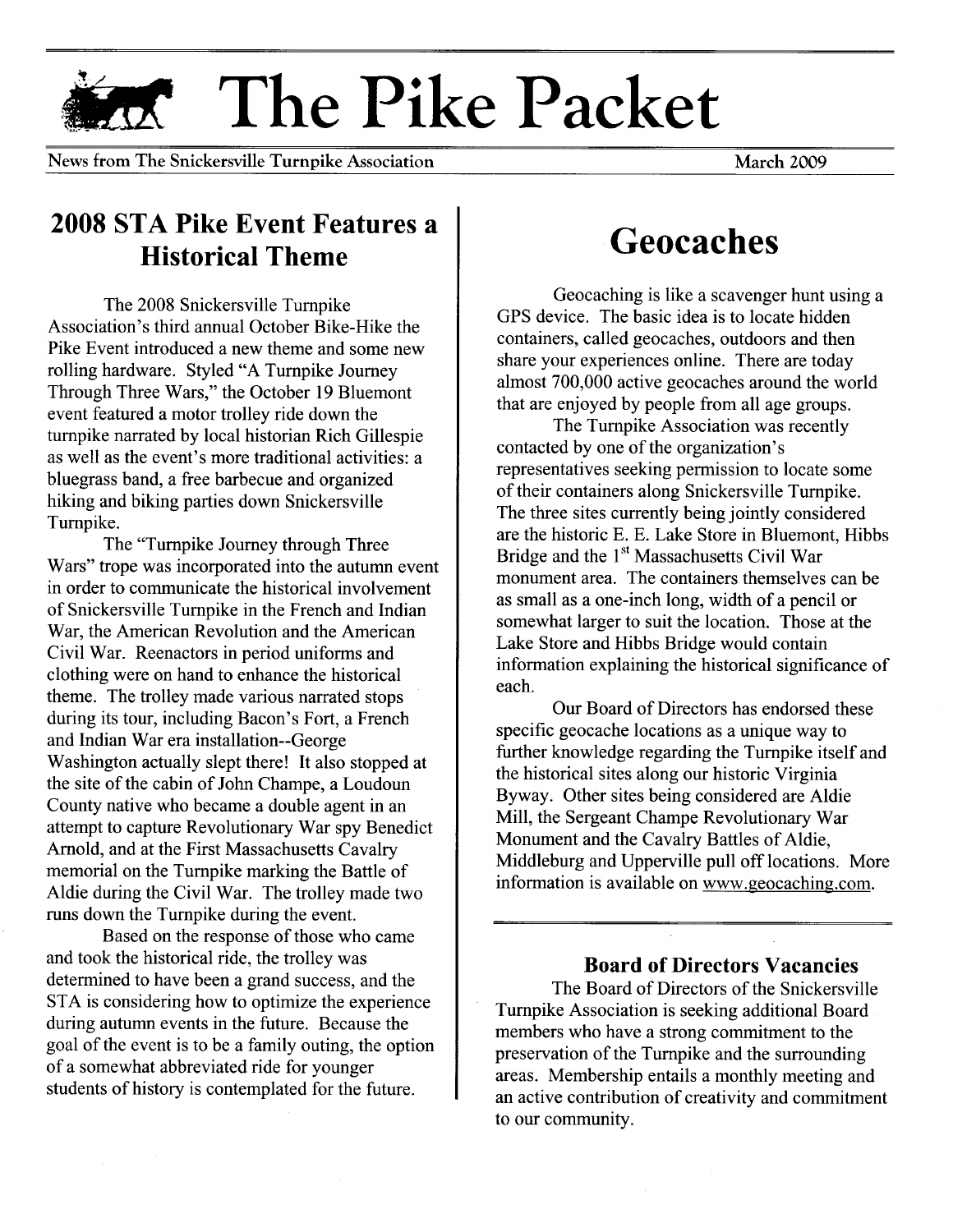At the September 17, 2007 Planning Commission Public Hearing Sprint Nextel presented their Special Exception proposal for a 106-foot-tall, 25-foot-wide stealth silo cell tower on the Childs property on Watermill road near Hibbs Bridge. The Commission requested a consolidated propagation map for all of the proposed Sprint Nextel sites throughout the County and asked that the existing Philomont Fire Station flagpole be considered for collocation.

**Cell Towers**

Earlier this year, Sprint Nextel revised their proposal to conceal their antennas within a 3-footwide, 95-foot-tall flagless flagpole and noted that the Fire Station site did not meet their requirements. At two subsequent meetings, the Turnpike Association and nearby residents questioned the rationale precluding the Fire Station site and sought to reduce the proposed 95-foot height. Nevertheless, Sprint Nextel planned to present their unchanged new plan at the Planning Commission's March 12, 2009 work session. On the third of March, they asked to move their application to the May work session. Also included in their future plans are (1) a 100-foot stealth silo on Wainway Lane, (2) a 100-foot stealth silo on Cockerill Farm and (3) a 108-foot stealth silo on the Hale property between Route 7 and Williams Gap Road. For now, it is not clear what, if any, new sites will be erected.

AT &T is currently in discussions with the Philomont Fire Station regarding adding, at the 72 foot height, six of their antennas within the existing flagpole. An application to the County would then follow. Verizon is working on a proposal for a cell tower on Cobb House Road, but it has not gone to the County yet.

Learn more about the Snickersville Turnpike Association's monthly meetings times and days At: **[www.snickersvilleturnpike.org.](http://www.snickersvilleturnpike.org.)**

### **Leith Farm Easement**

Recently, Mary Leslie donated a conservation easement to the Virginia Department of Historic Resources, permanently protecting a "core area" of the June 17, 1863 Civil War battlefield known as the Battle of Aldie, the first day of the five-day Cavalry Battles of Aldie, Middleburg and Upperville. The 97 acre property, known as the Leith Farm, has been in her family for more than seven generations. Very little has changed on the Farm over the almost 150 years since that historic battle. The "Dallas Furr House", the stone walls and the viewshed over the battle area remain the same.

The impressive  $1<sup>st</sup>$  Massachusetts monument, erected in 1883 by the comrades, relatives and friends of those many Union cavalrymen who were killed or captured there, is one important tourist attraction along the Turnpike. The upcoming Civil War Sesquicentennial Celebration should be as opportunity to educate more people about the importance of preserving our heritage. As you may have noticed, we recently replaced the deteriorated pulloff surface with an attractive stamped concrete ballast stone-looking material. We will also soon be replacing some of the failing chestnut rails in the fence. Please come by and enjoy the history and the scenery.

## **APRIL ROADSIDE SPRING CLEAN UP**

# HELP YOUR **COMMUNITY SEE BACK COVER FOR DETAILS!**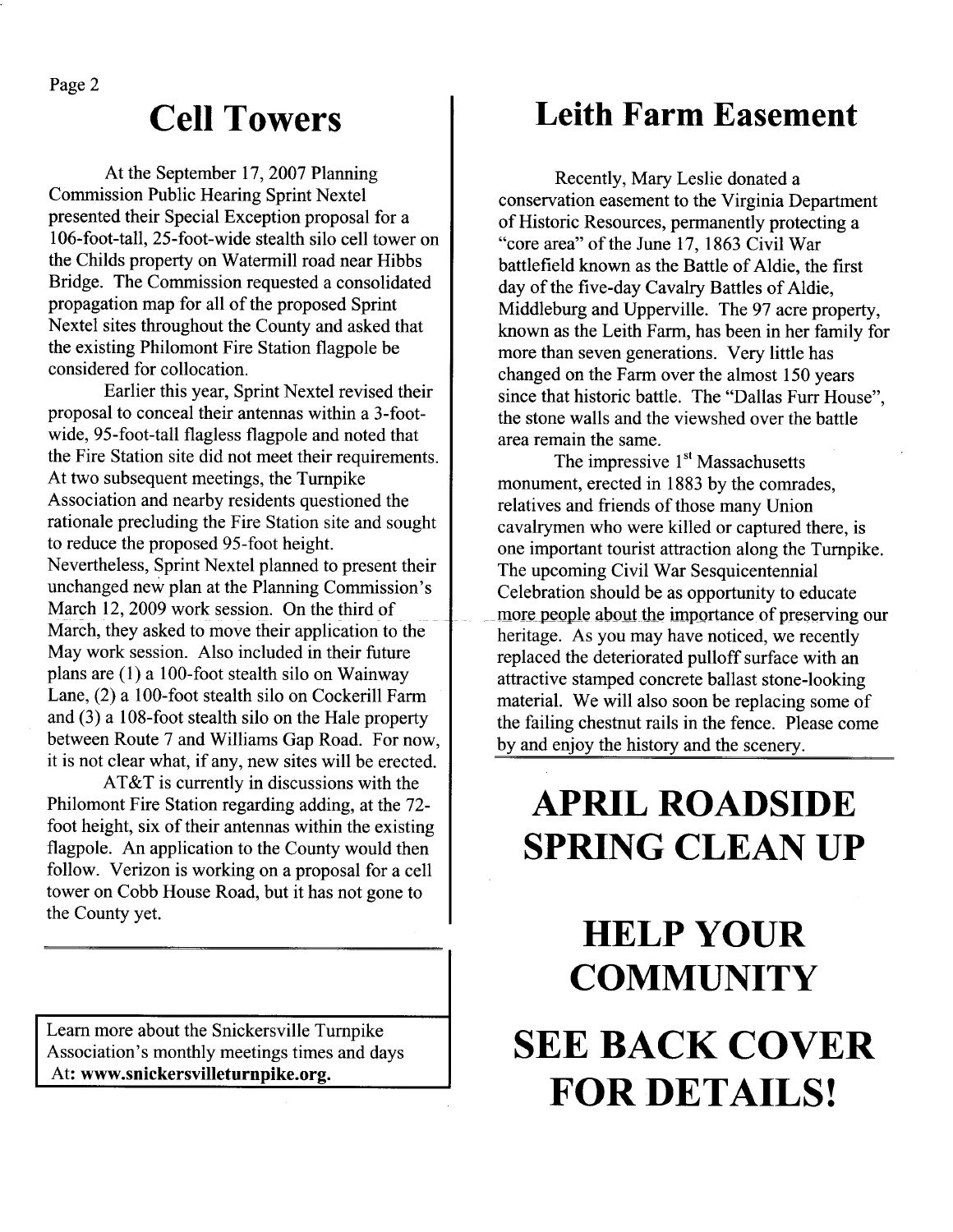### **Hibbs Bridge & Snickersville Turnpike Initiative**

The Snickersville Turnpike Association is reengaging the Virginia Department of Historic Resources (DHR) in its process for listing Hibbs Bridge in the National Register of Historic Places.

In 1998 DHR completed an "Intensive Level Survey" and on 1 June, 1998 recommended the property "Eligible for Listing." DHR notes in its document of that date: "The Hibbs Bridge is historically significant for its association with the Snickers Gap Turnpike, an early Virginia Turnpike. It also possesses architectural/engineering significance as a rare survivor of its type. The bridge was completed in 1829 as part of the Snickers Gap Turnpike ..... (Snickers Gap Turnpike Company Records, 1829)."

There the matter has rested for nearly 11 years. According to Joanie Evans (DHR Programs Specialist/Historic Preservation), restarting the listing procedure is relatively easy, requiring only new photos, a description of the 2007 restoration, and a letter of support from the Virginia Department of Transportation. VDOT has routinely provided such support for qualifying bridges. Ms. Evans writes" ... we are excited for the possibilities of the bridge being placed on the registers."

Simultaneously, STA is exploring the designation of the Snickersville Turnpike, now a Virginia Byway, as a National Scenic Byway through the Federal Scenic Byways Program. The current Loudoun County Historic Preservation Plan makes it County policy to pursue such a designation.

### **Snickers Gap Tollgate**

This photograph, taken in 1900, is the only one known to exist today that shows the tollgate, the toll keeper and the toll keeper's house, along with a paying horse and buggy. Note the long "turnpike" portion of the tollgate in the up position.

The late Earl Iden recalled that John Franks and his wife "kept the tollgate on top of the mountain. I just don't know what they charged--so much a passenger and for the vehicle." The tollgate ceased its operation around 1915. The gate and the tollhouse no longer exist.